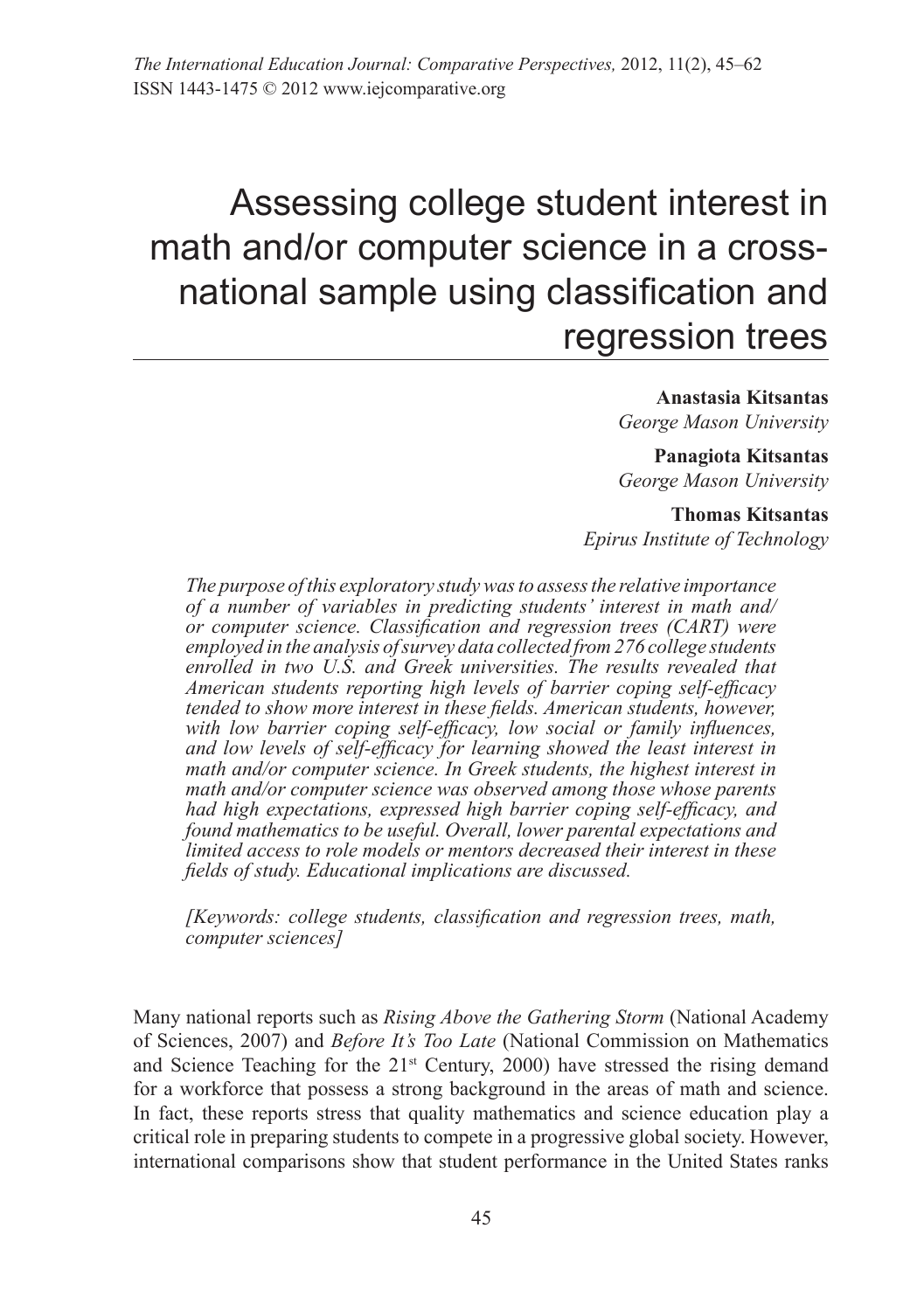much lower in math and science achievement (Hiebert et al., 2003) while attrition rates of college students majoring in these fields are troubling (Cavanagh, 2008). These issues raise a reasonable question pertaining to the factors that influence student interest and achievement in math and science.

Significant research evidence shows that contextual (parents, peers, and instructors) and personal cognitive variables (self-efficacy, goals and task value) may support or impede a student's decision to enroll and succeed in science courses (Lent, Lopez, & Bieschke, 1991; Lent et al., 2001; Lent, Brown, & Hackett, 1994; Steinmayr & Spinath, 2009). However, a limited number of studies have examined how different contextual variables interact with a variety of personal cognitive variables to influence students' interest in joining a mathematics or science field across different cultures (Chen & Lan, 1998; Chen & Zimmerman, 2007; Olszewski-Kubilus & Yasumoto, 1995). The purpose of this exploratory study is to examine the possible contribution of these variables as supports or barriers on students' interest in mathematics and/or computer science across two cultures, namely American and Greek college students using classification and regression trees (CART) (Breiman, Friedman, Olshen, & Stone, 1984).

Perceived barriers and supports influence the developmental trajectory of students, including their academic and career related choices (Lent, Brown, & Hackett, 2000). Some of the most studied barriers include gender (Albert & Luzzo, 1999; Brown & Josephs, 1999; Steele, James & Barnett, 2002; Yee & Eccles, 1988), cultural values and beliefs (Chen & Lan, 1998; Evans, Schweingruber & Stevenson, 2002; Hess, Chih-Mei, & McDevitt, 1987) and contextual barriers such as socioeconomic status, family, teachers, and peers (Ferry, Fouad & Smith, 2000; Ma, 2001, 2005; Chen & Zimmerman, 2007; McWhirter, 1997).

Gender has generally been conceptualized as a barrier in entering a mathematics field not only within a culture but also across cultures with boys overall showing more interest in math and science related subjects than girls (Evans et al., 2002). The findings of a recent study revealed that female students tend to report lower self-efficacy and math self-concept beliefs than male students, even when female students were enrolled in slightly higher level math courses and no prior achievement differences were found (Ferla, Valcke, & Cai, 2009). Correspondingly, teachers believe males to be inherently better at math than girls (Ernest, 1976) and parents consider that math is more difficult for their daughters than their sons (Yee & Eccles, 1988).

Other environmental sources that may impact students' decisions to pursue or to persist in the sciences include the social/cultural context, parents, teachers, and peers (Ferry, Fouad & Smith, 2000; Ma, 2001). For example, Evans et al. (2002) found that cultural differences exist, where boys from Japan were less likely to prefer math and science subjects than boys in the U.S. or Taiwan. Research studies also show that students whose parents have higher expectations of them in math classes and more advanced college expectations for them are more apt to take more advanced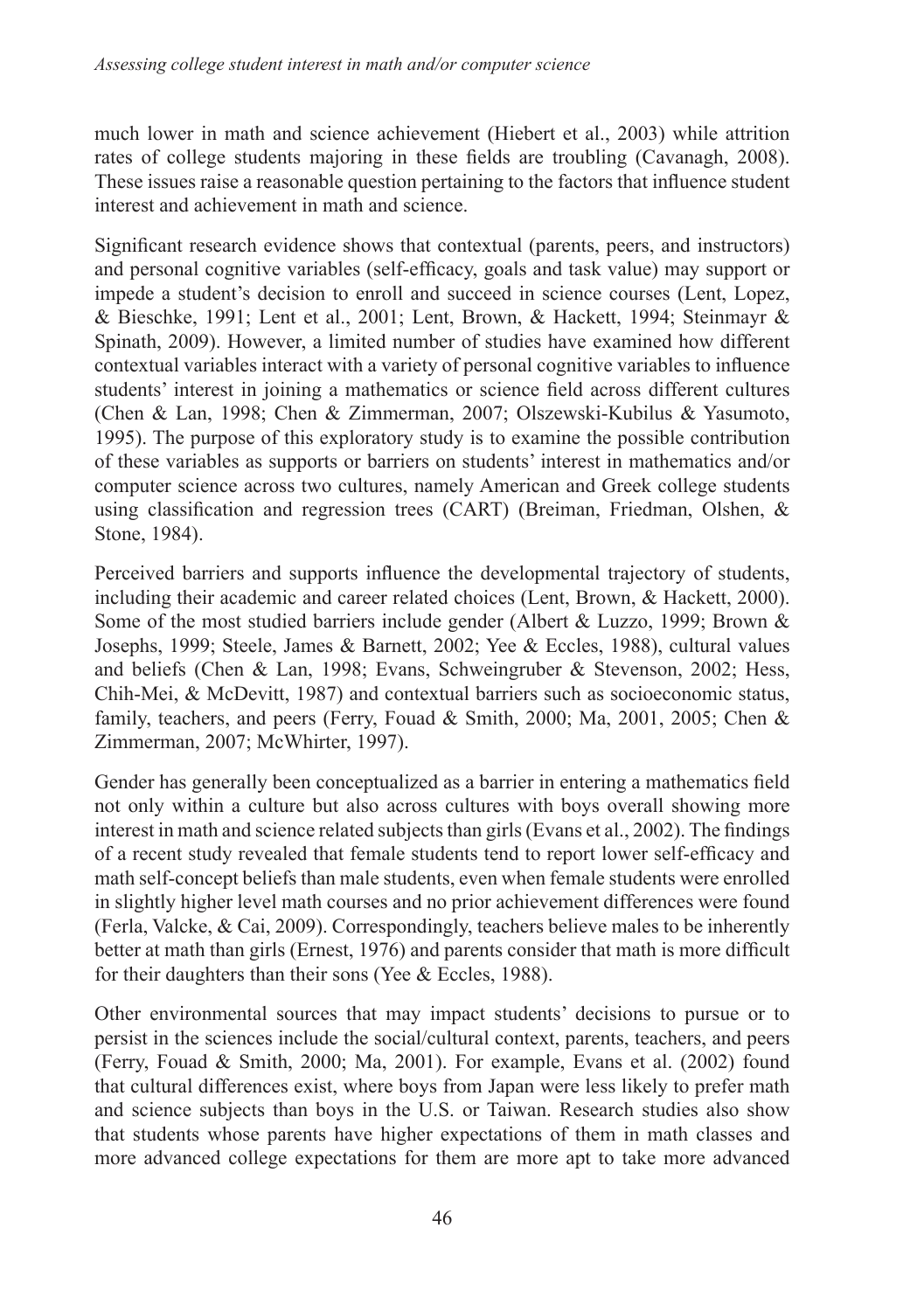mathematics classes (Ma, 2001). Similarly, Brynes and Miller (2007) found that 58–81% of the variance in achievement was fully explained by family variables, specific opportunity (opportunities to practice a certain skill) and propensity factors (willingness to learn). Understanding the different barriers for entering a math or science fields such as computer science for male and female students, ethnicities, or cultures may be valuable in increasing and sustaining the interest, persistence, and achievement in those domains.

Within the context of this study, perceived supports were defined as different selfperceptions that offset the perceived barriers to mathematics and/or computer science interest. Factors such as student self-efficacy beliefs and perceived responsibility for learning may mediate the relationship between barriers and student interest in the sciences (Chen & Zimmerman, 2007; Bandura, 1986; Lent et al., 2001). Self-efficacy refers to the beliefs that an individual holds regarding his/her ability to perform a task (Bandura, 1986). In the present study, we examined two forms of efficacy: a) coping efficacy, which was defined as the degree to which students feel that they are able to cope with or manage difficult situations; and b) self-regulatory efficacy, which refers to how confident students were in their ability to effectively self-regulate themselves in various academic contexts (Zimmerman & Kitsantas, 2007). Studies show that self-regulatory efficacy and perceived responsibility (causal attributions that students make in terms of learning processes and outcomes) are positively correlated with academic achievement (Caprara et al., 2008; Zimmerman & Kitsantas, 2005). Given these findings, the aim of the present exploratory study is to identify how perceptions of supports and barriers interact to predict student interest in math and/or computer science in American and Greek students, separately, using CART analysis.

#### **METHOD**

## **Participants**

We randomly recruited 380 students from mathematics and computer science courses in two public higher education institutions, one located in the U.S. and one in Greece. The overall response rate was 73.4% for the sample. Although 279 students responded to the questionnaires, 276 were used in the analyses as three questionnaires had a large number of questions unanswered. For the 276 surveys that were used in the analyses, we observed a small number of missing data for the variables we examined, ranging from  $0.2$  to  $2.4\%$ .

Both institutions offered equivalent courses and were located in cities although they were not comparable in terms of the population size. The U.S. student sample consisted of 46 females and 65 males whereas the Greek sample comprised of 75 females and 90 males. The American sample was diverse including 62% Caucasian, 3% Hispanic, 3% African American, 20% Asian, 8% Multi-Racial and 4% other. Within the Greek sample, 99% of the students were Greek. These students were primarily sophomores (86% sophomores and 14% juniors or seniors) majoring in mathematics and computer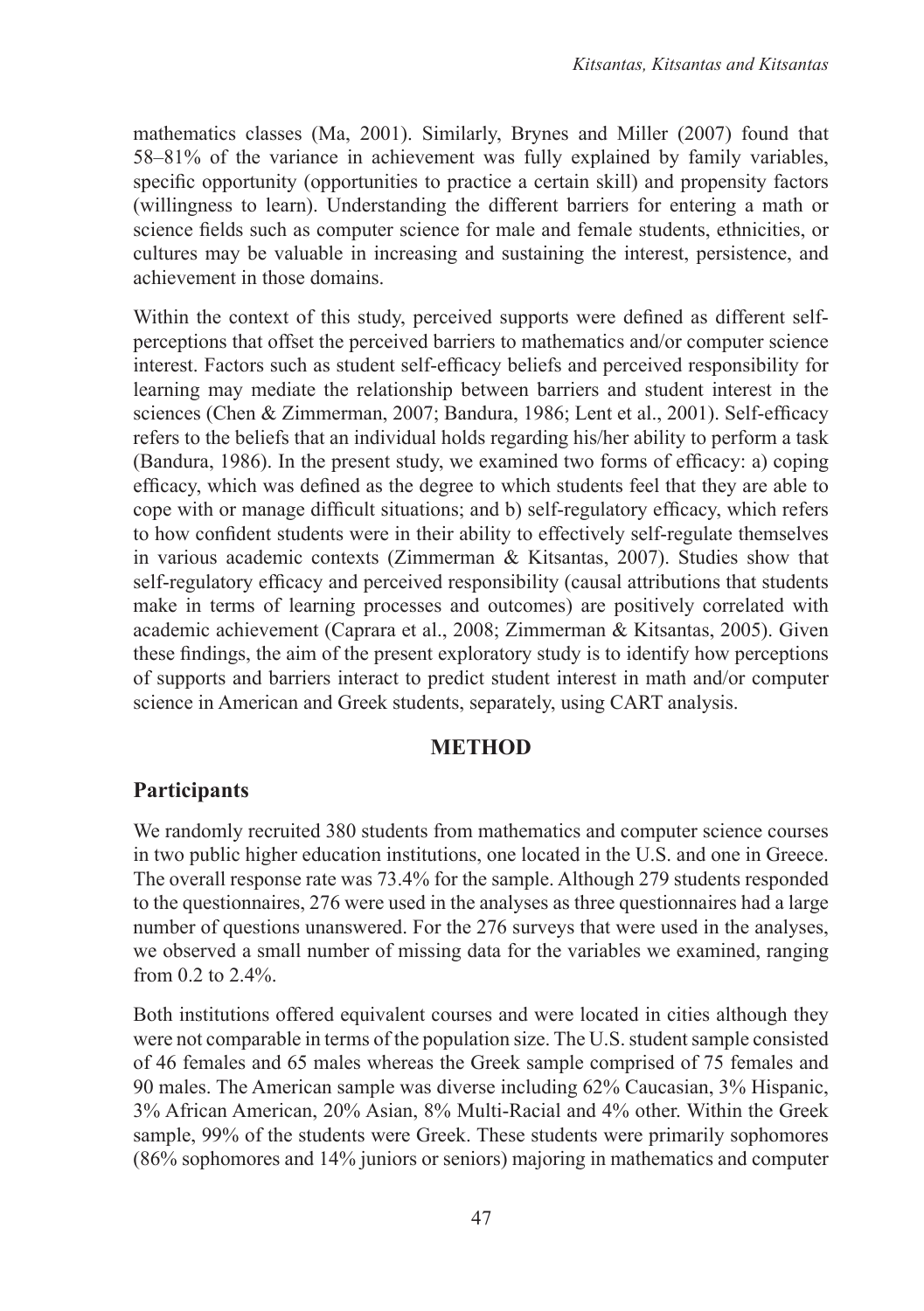sciences. The mean age of the entire sample was 20 years,  $(M = 20, SD = 1.24)$ , ranging from 17 to 32. Although the curriculum was comparable between the two universities, Greek students test in to specific majors as they attempt to enter college. In contrast, the American students have the option to declare their majors at a later point during their studies.

# **Measures**

*Personal data questionnaire*. A short questionnaire was developed to obtain each participant's age, year in college, gender, ethnicity, major, and overall Grade Point Average (GPA).

*Perceived responsibility for learning scale (PRLS) (Zimmerman & Kitsantas, 2005).*  This 20-item scale is designed to understand the students' perceived beliefs about who is responsible for different learning tasks and/or outcomes, themselves or the teacher. Sample items include, "Who is more responsible: for a student doing well on a test" and "Who is more responsible: for a student fooling around in class?" The responses range from 1–7, 1 (mainly the teacher), 2 (definitely the teacher), 3 (slightly the teacher) 4 (both teacher and student equally), 5 (slightly the student), 6 (definitely the student) and 7 (mainly the student). The lower the score the more the teacher was perceived as the responsible person for the student learning and the higher the score the more the students were perceived as responsible for their own learning. The reliability coefficient for this scale was a=.91 and for the present study was a=.87.

*Self-efficacy for learning form (SELF) (Zimmerman & Kitsantas, 2007).* This scale included 19 questions to measure students' sense of efficacy to perform a variety of academic tasks, such as, note taking, test taking, studying, understanding new concepts, time management, et cetera. Examples of questions are: "When you have trouble studying your class notes because they are incomplete or confusing, can you revise and rewrite them clearly after every lecture?" and "When you find yourself getting increasingly behind in a new course, can you increase your study time sufficiently to catch up?" The responses range from 0–100 in 10 unit increments. These increments are described as; 0–10% definitely cannot do it, 20–30% probably cannot, 40–60% maybe, 70–80% probably can and 90–100% definitely can do it. The higher the scale score, the more positive is the student's self-efficacy for learning beliefs. The inter item reliability coefficient for this scale was a=.93.

*Math and/or computer science interest (Lent et al., 2001).* This 15-item scale investigates students' interest in studying eight academic areas (that is, statistics, chemistry, physics, basic math, computer science, biology, advanced math and engineering). In addition, students indicate their degree of interest in performing seven activities related to those areas (that is, "solving practical math problems" and "learning new computer programs"). Responses were evaluated on a 5 point scale from strongly dislike to strongly like, higher scores representing strong interest an area. The scale has good construct validity with an alpha coefficient of .84 (Lent et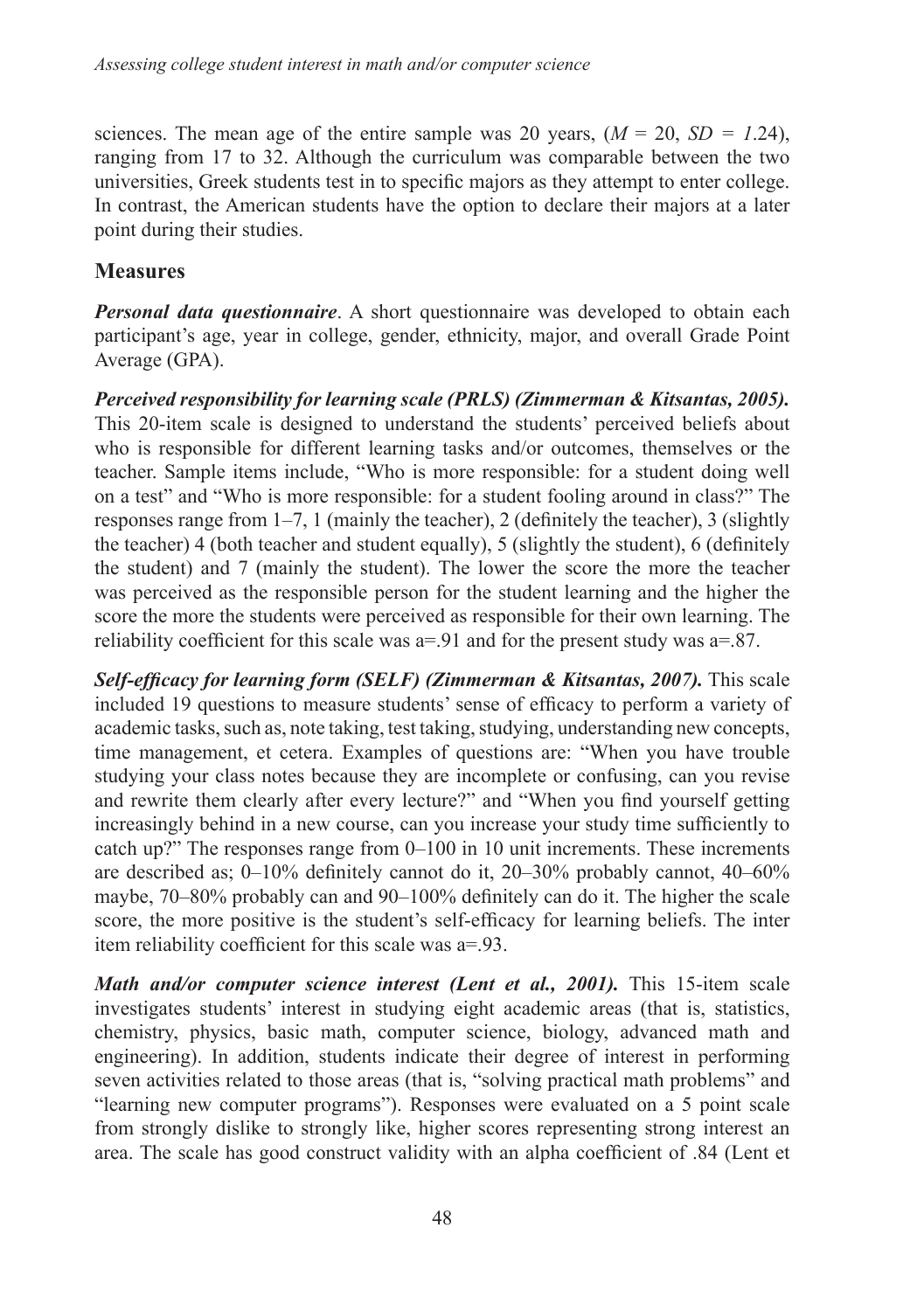al., 2001). Only the second subscale was used in the present study and the Cronbach's alpha based on these data was  $a=85$ .

*Contextual barriers and supports.* (Lent et al. 2001). This survey assessed students' beliefs about social and family influences, financial constraints, instructional obstacles, and/or gender and racial biases that may result from their choice of a college major in math and/or computer science. The 36 situations described in this questionnaire were rated by the students on a 1 (not very likely) to a 5 (very likely) scale indicating the likelihood that they would experience the situations. Barriers (21 items) and supports (15 items) scores were totaled separately, higher scores indicating stronger negative or positive expectations of the possibility of the occurrence of the situations. Barrier items were organized into four categories including, *social or family influences*, *financial constraints, instructional, and gender and race discrimination*. A sample barrier item included, "Receive unfair treatment because of your gender". Support items were also organized into four categories: *social support & encouragement, instrumental assistance, access to role models or mentors, and financial resources.* An item representing support included, "Feel support for this decision from important people in your life (e.g. teachers)". In the Lent et al (2001) study the coefficient alpha was .90 for the barrier scale and .88 for the support scale. Similar Cronbach's alphas were obtained based on the present study, .91 and .87 respectively.

*Barrier-coping efficacy.* (Lent et al., 2001). Eighteen items assessed the students' confidence, as a math and/or computer science major, in their ability to cope with, or solve the situations described. The 10 point scale of measurement of one's ability to cope or solve the situations ranged from  $0-2$  (no confidence at all),  $2-6$  (some confidence) and 7–9 (complete confidence). The higher the score, the more confidence the student had in themselves in overcoming barriers. The situations included: "Deal successfully with competition among student in this field"; and "Succeed in a math and/or computer science related course despite having a poor instructor". The Lent, et al. coefficient alpha for this scale was .94. The Cronbach's alpha based on the present sample was .90.

*Usefulness of mathematics scale. (*Fennema & Sherman, 1976). This scale was adapted to measure students' beliefs about the importance of math and/or computer science in their lives and work in the future. The range for responses was from 1 (strongly disagree) to 5 (strongly agree). High scores indicate a greater belief that the subject areas are important to the student's future life and work. Examples of the items include: "I'll need mathematics and/or computer for my future work"; and "In terms of my adult life, it is not important for me to do well in mathematics and/or computer science." Based on the current study, the reliability for this scale was a=.89.

*Parent expectations scale.* This is an 11-item survey scale that was adapted from a questionnaire used by Ma (2001) to assess parent expectations for students enrolled in math and/or computer science courses. Parental expectations related to students doing well in coursework and completing various educational degrees were rated by the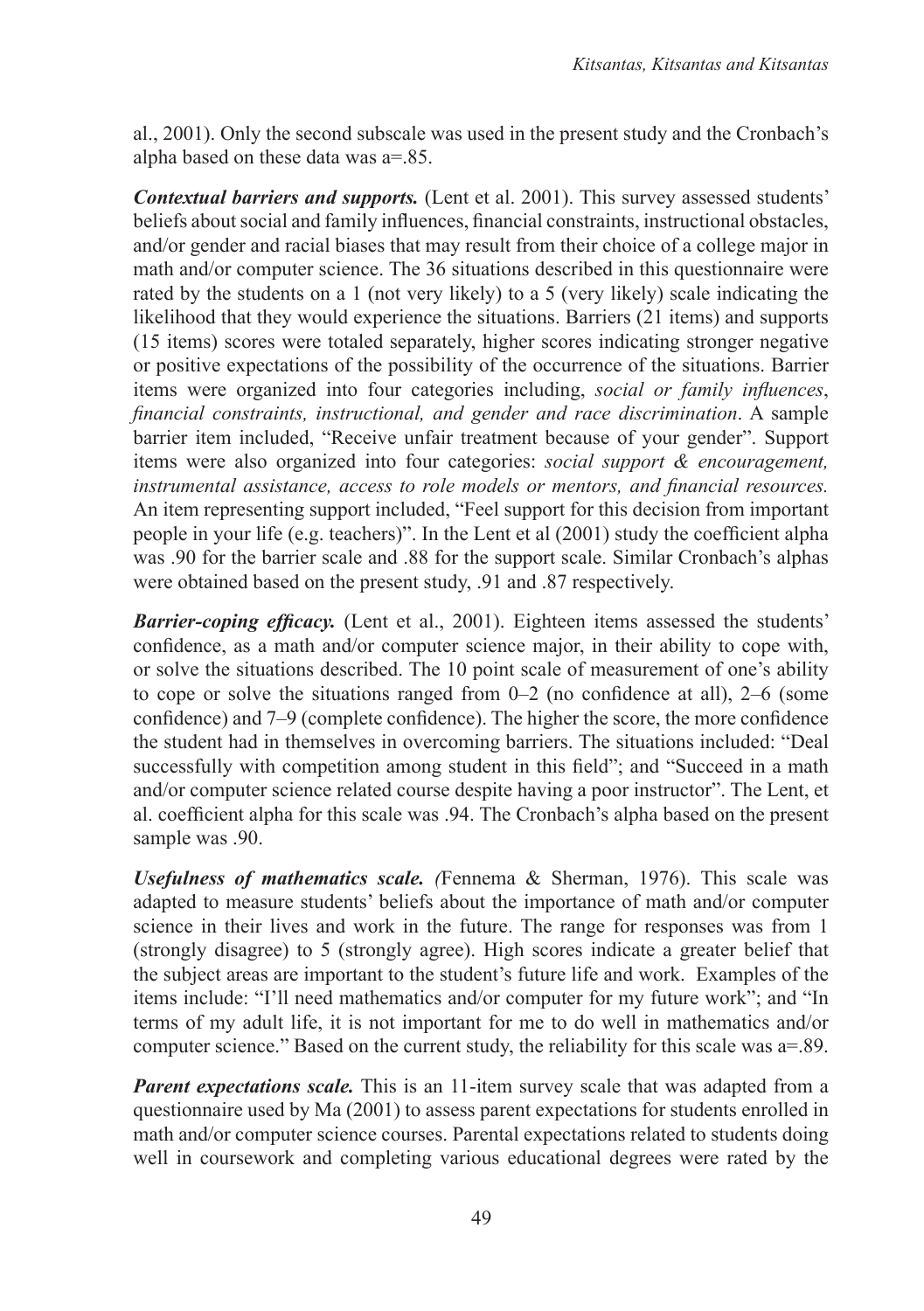students on a five point scale ranging from 1 (strongly disagree) to 5 (strongly agree) through questions such as: "My parents expect me to complete a master's degree"; and "My parents think computer science is important". The higher the score, the more the students felt their parents thought of the importance of the item described. The Cronbach's alpha for this scale was  $.85$  whereas based on the present study was  $a=80$ .

## **PROCEDURE AND ANALYTICAL APPROACH**

The data were analyzed using the CART software (Salford Systems, 2006). The CART methodology provides an alternative to parametric regression analysis. It is a nonparametric statistical tool and it can be used to uncover complex relationships between variables that cannot be detected by traditional statistical techniques such as ordinary least squares. Also, it deals effectively with a large number of variables and it is not affected by collinearities.

This tree-structured approach in regression was formalized by Breiman et al. (1984). A tree-structured predictor is designed to accurately predict the dependent variable and explain relationships that exist between the dependent and predictor variables. Prediction is achieved by recursively splitting the sample space into binary splits that lead to the formation of daughter nodes (nodes that can be split further) and terminal nodes (a node that cannot be divided any further). The main aspects of building a regression tree include: (1) the selection of a variable split at every daughter node by applying a goodness-of-split criterion that determines the reduction in impurity or variation; (2) a pruning procedure which produces a sequence of sub-trees from which an optimal tree is selected; and (3) cross-validation which measures the goodnessof-fit of the final tree. The algorithm produces terminal nodes that internally are more homogeneous than the parent nodes. The tree building process stops when all observations at each terminal node have a very similar distribution as it relates to the predictor variables or if an external limit has been placed in the number of cases that should be in each terminal node. We did not place an external limit in the sample size that should be assigned to the terminal nodes due to the exploratory nature of this study.

CART computes the mean and standard deviation of the dependent variable and these measures are assigned to each daughter and terminal node of the regression tree. The mean value becomes the predicted value of the dependent variable. Cross-validation is used to measure the goodness of fit of the final tree. In cross-validation, the data set is randomly split into a number of subsets. One of these subsets of data is used as an independent test sample to validate the tree, while the other N-1 subsets are used to build the tree. The entire tree-building procedure is replicated numerous times. For instance, in a 10-fold cross validation, the data are divided into 10 equal subsets. In each cross-validation replication, nine of the subsets are used to build the tree and one is used as a test sample to test the accuracy of the tree.

This method is well suited for this study as we aim to profile students who are likely to show interest in mathematics and/or computer science fields based on a large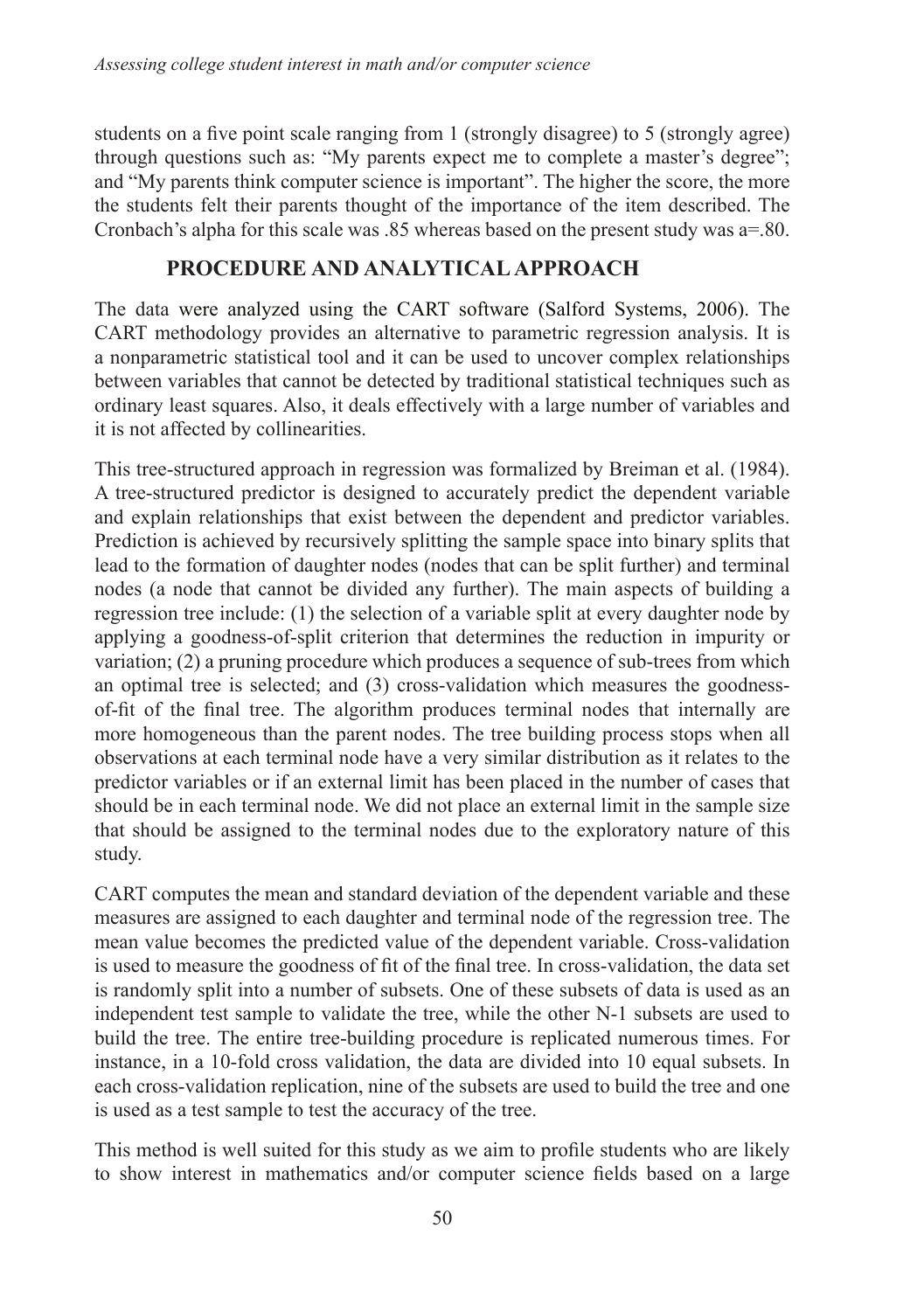number of predictor variables. Two regression tree models were built separately for the American and Greek college students using the CART software (Salford Systems, 2006). These separate analyses allowed us to evaluate differences that may exist in the variables that predict interest in math and/or computer science across students with diverse cultural backgrounds.

#### **RESULTS**

Descriptive information of the variables is presented in Table 1. Significant differences emerged between the two samples for most of the variables. t-test results showed that American students generally held stronger perceived responsibility for learning  $(t(274) = -4.69, p < .001)$ , interest in mathematics and/or computer science  $(t(274) =$ -2.83,  $p < .01$ ), as well as perceived math and/or computer science support ( $t(274)$  =  $-3.92$ ,  $p < .001$ ). In terms of the specific types of support, American students reported higher levels of instrumental assistance  $(t(274) = -3.94, p < .001)$ , access to role models or mentors  $(t(274) = -3.60, p < .001)$ , and financial resources  $(t(274) = -6.15, p$ < .001) than Greek students. Finally, American students were more likely than Greek students to report higher levels of barrier-coping efficacy  $(t(274) = -4.93, p < .001)$  as well as higher levels of parental expectations  $(t(274) = -5.13, p < .001)$  and usefulness of mathematics  $(t(274) = -9.44, p < .001)$ . Greek students, however, reported higher levels of self-efficacy for learning  $(t(274) = 17.78, p < .001)$  in addition to higher levels of perceived math and/or computer science barriers  $(t(274) = 4.53, p < .001)$ than American students. In terms of the specific perceived barriers, Greek students reported higher levels of social or family influences  $(t(274) = 2.41, p < .05)$ , financial constraints ( $t(274) = 3.63$ ,  $p < .001$ ), and instructional barriers ( $t(274) = 7.64$ ,  $p < .001$ ) than American students. No differences between the two samples were detected in contextual barriers and supports, social support and encouragement, gender and race discrimination, and GPA.

Figures 1 and 2 depict the optimum regression trees for predicting interest in math and/ or computer science related fields among American and Greek students, respectively. Each tree consists of the root node which contains the entire sample and provides information about the average score of interest in math and/or computer science and standard deviation. The terminal nodes present the same information with the exception that the standard deviation is expected to be reduced as the nodes become more homogeneous compared to the root node which contains the entire sample size.

#### **American Students**

The overall mean in interest in math and/or computer science for the American students was 3.32 with a standard deviation of 0.71. Figure 1 shows the regression tree built for this group. The primary variable splitter was barrier of coping self-efficacy. Other variables which were important in predicting interest in math and/or computer science included gender, social or family influences, perceived responsibility for learning, and self-efficacy for learning. The selection of these variables explained approximately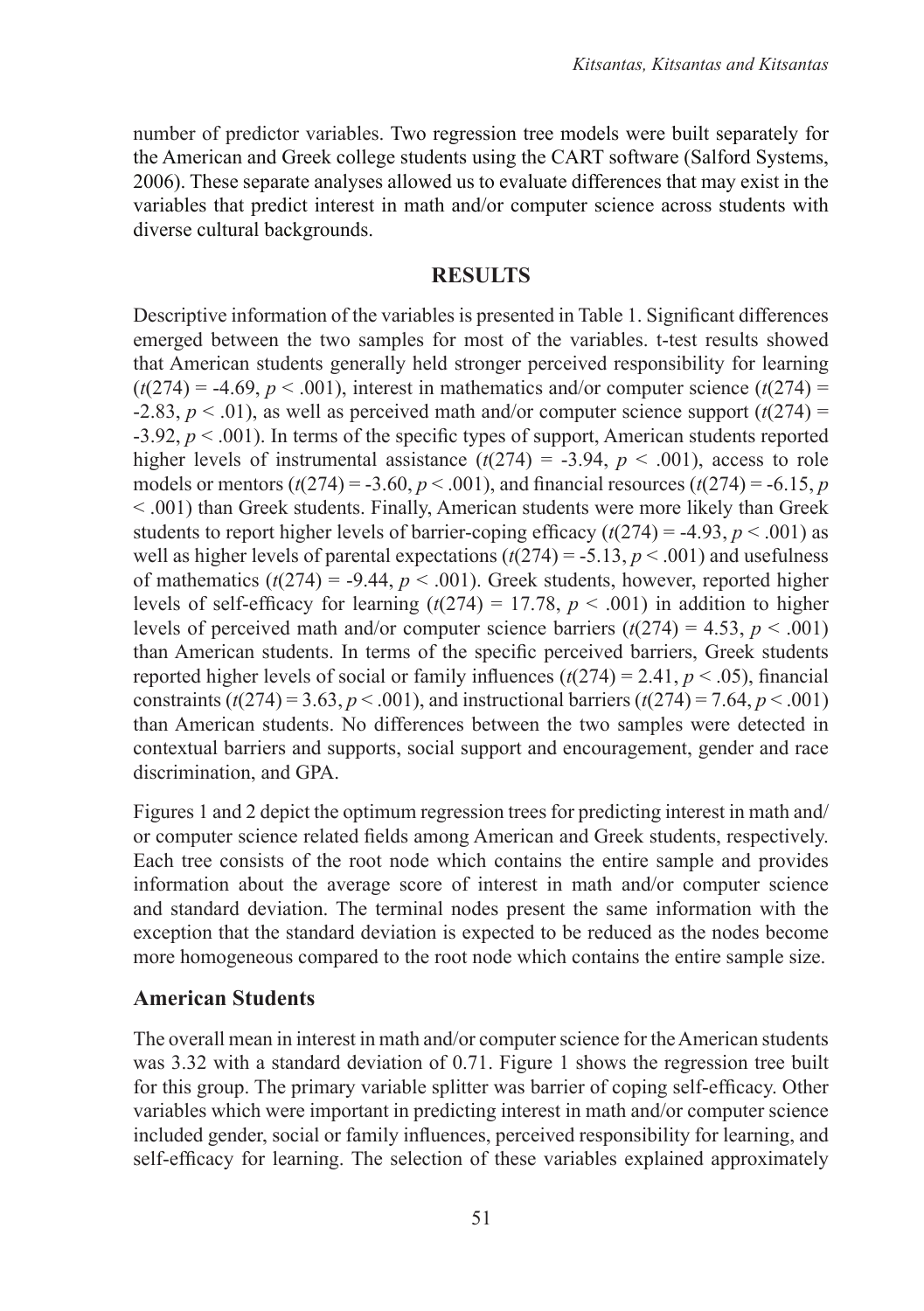52%  $(R^2)$ , coefficient of determination) of the variation in math and/or computer science interest. Profiles of those with a high and low interest in these fields are summarized below.

American female students with high levels of barrier coping self-efficacy techniques showed the highest interest in these study fields  $(M = 3.77$ , terminal node 6). The average interest in math and/or computer science among students with these characteristics increased by 12% in comparison to the overall average of math and/or computer science interest observed for the entire sample  $(M = 3.32)$ . Males with high barrier coping self-efficacy techniques who believed that the student is not responsible for learning (lower levels of perceived responsibility) showed a slight increase (2% increase) in interest  $(M = 3.37$ , terminal node 4). Male students, however, who believed that the student is responsible for his/her own learning (higher levels of perceived responsibility) were associated with lower interest in math and/or computer science  $(M = 2.02$ , terminal node 5). Relative to the average interest in math and/or computer science for the entire sample, there was a 40% decrease in this group that consisted of only three cases.

Overall, American students with lower barrier coping self-efficacy techniques were less likely to report interest in math and/or computer science. For instance, students with low barrier coping self-efficacy techniques, low social or family influences and low levels of self-efficacy for learning were less interested in these fields (*M* = 2.61, terminal node 1). This combination of these characteristics lowered student interest in math and/or computer science by approximately 22% relative to the average interest for the entire sample. The interest increased for students with the same characteristics but with higher self-efficacy for learning levels  $(M = 3.23$ , terminal node 2). A smaller subgroup of students in size  $(n = 5)$  with low barrier coping self-efficacy techniques and high levels of social or family influences also showed a limited interest in math and/or computer science  $(M = 2.16$ , terminal node 3).

Table 2 displays a descriptive summary of the variable splits selected by the regression tree for this sample. We notice that those with higher interest in math and/or computer science tend to have higher barrier-coping efficacy and self-efficacy for learning. Social or family influences are lower among those with high interest in math and/ or computer science while no clear pattern emerged for perceived responsibility for learning.

# **Greek students**

On average Greek students expressed less interest in math and/or computer science  $(M = 3.08, SD = 0.70)$  compared to their American counterparts. Figure 2 presents a six terminal node tree with the primary splitter variable being at parental expectations. Other variables which were important in predicting interest in math and/or computer science included access to role models or mentors, barrier coping self-efficacy techniques, usefulness of mathematics and GPA. The selection of these variables explains approximately 63% of the variation in math and/or computer science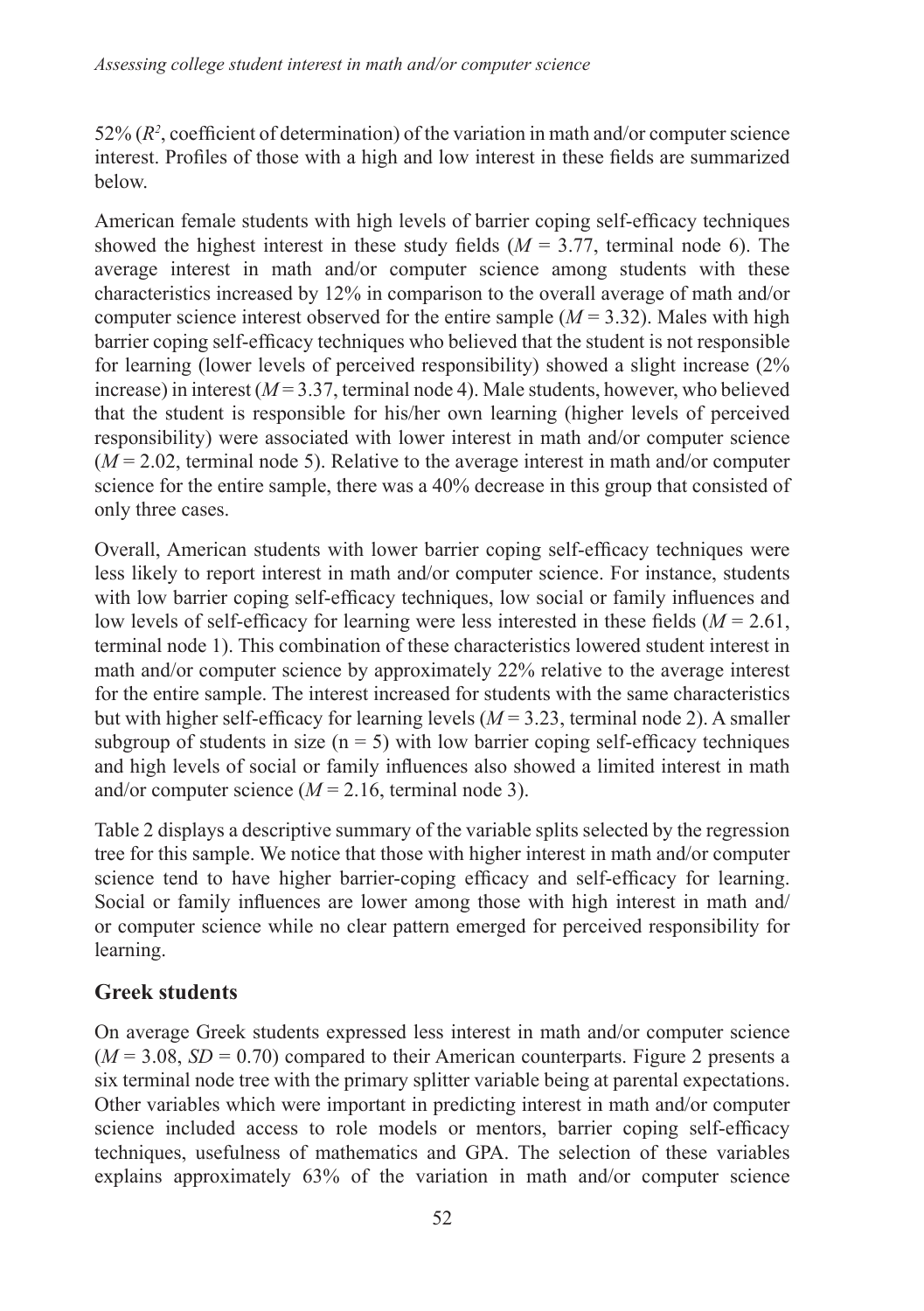interest. Profiles of those with a high and low interest in these fields are summarized below.

In Greek students, the highest interest in math and/or computer science was observed among those whose parents had high expectations, expressed high barrier coping selfefficacy techniques and found mathematics to be useful  $(M = 3.68$ , terminal node 6). There was an increase of 20% in interest in math and/or computer science among students with these characteristics compared to the entire sample  $(M = 3.08, \text{ root})$ node). Another subgroup with high interest had parents with high expectations, high barrier coping self-efficacy, and although did not consider math to be as useful had a high GPA ( $M = 3.32$ , terminal node 5). A lower GPA, however, within this subgroup was associated with a 12% decrease in interest (*M* = 2.74, terminal node 4).

Overall, lower parental expectations and limited access to role models or mentors decreased student interest in math and/or computer science by about 22% relative to the average interest for the entire sample  $(M = 2.42$ , terminal node 1). Access to role models or mentors improved their interest slightly  $(M = 2.95$ , terminal node 2). Low barrier coping self-efficacy techniques in individuals with high parental expectations were also associated with lower levels of interest  $(M = 2.94$ , terminal node 3).

Table 3 displays a descriptive summary of the variable splits selected by the regression tree for the Greek sample. Overall, we found Greek students with high interest in math and/or computer science to have parents with high expectations, access to role models or mentors, high scores for usefulness of mathematics and in barrier-coping efficacy. Also, those with high interest in math and/or computer science tended to have higher GPA.

## **DISCUSSION**

The findings of the present study align with previous research which suggest that students do not make choices about courses in isolation, rather, they are influenced by the expectations of the adults in their lives (Bandura, 1986), the beliefs and practices of their cultural influences and the expectations for their gender roles (Eccles, 1994). CART, which allowed us to profile students who are likely to show an interest in math and/or computer science courses, revealed that parental expectations were the strongest predictor of interest in mathematics and/or computer science in Greek students while perceived self-efficacy to cope with barriers was the most potent predictor for the American students. This indicates that interest in college level mathematics and/or computer science courses for Greek students may be highly influenced by parental expectations while American students are mainly influenced by their own beliefs about their ability to cope with the barriers.

Furthermore, the next most important predictor of interest in mathematics and/or computer science was access to role models or mentors and barrier coping self-efficacy for the Greek students as compared to gender and social or family influences for the American students. This finding may also reflect that more social and gender issues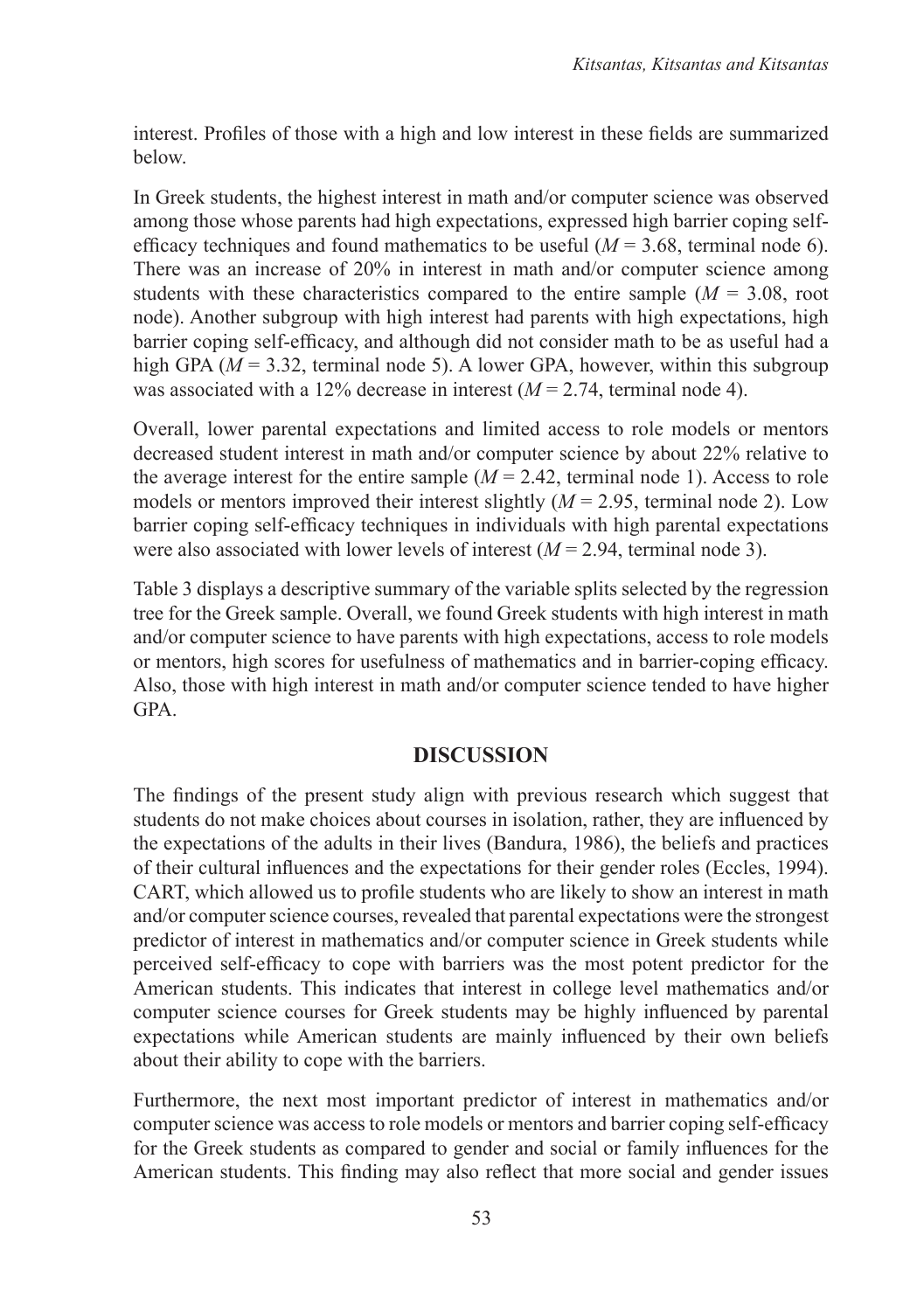are present in the American culture than the Greek culture, especially considering the heterogeneous nature of the US population as opposed to the homogenous make up in terms of race and ethnicity of the Greek population. Gender was a predictor of interest for the American sample but not for the Greek sample. This is inconsistent with other studies suggesting that gender can be a barrier across different cultures (Evans et al., 2002).

For the American students, self-regulatory efficacy and social or family influences were important in the context of lower levels of perceived coping self-efficacy. More specifically, students with lower levels of barrier coping self-efficacy who reported that they were influenced less by their social or family environment and had lower levels of self-regulatory efficacy were less interested in math and/or computer science courses. These findings are consistent with the findings of Caprara et al. (2008) who found higher levels of self-regulatory efficacy to be associated with higher academic achievement. Furthermore, consistent with Bandura (1997) and Lent's et al. (2000) findings, American female students who felt efficacious in their ability to cope with barriers showed the greatest interest in mathematics and/or computer science. Conversely, males who reported high perceived responsibility were less likely to be interested in math and/or computer science.

For the Greek sample, a high interest in mathematics and/or computer science was also evident among students whose parents had high expectations and more frequently used barrier coping self-efficacy strategies. However, they did not believe that mathematics was useful and continued to achieve high academically. This suggests that perceptions of usefulness of mathematics may not be as important as higher parental expectations and barrier coping self-efficacy strategies. GPA was important in the context of those with lower levels of usefulness of mathematics. Specifically, Greek students with a high GPA were more likely to be interested in math and/or computer science even if they did not find mathematics and/or computer science as useful. Furthermore, for Greek students, access to role models or mentors was important in the context of lower parental expectations. This shows that if parents had lower expectations, these students would try to locate role models and the presence of these role models was likely to increase their interest in math and/or computer science.

Limitations of the present study may include the fact that these students were already majoring in mathematics and/or computer science, the relatively small sample size, and fatigue effects from multiple instruments administered. In addition, the data collected were self-reported including student GPA. Limitations related to CART include the non-probabilistic nature of this methodology. Only means and standard deviations are computed for the outcome variable without confidence intervals that could provide information about the overall accuracy of these estimates. An additional limitation of CART includes the complexity of the trees produced. Complex (containing a large number of nodes) trees can be difficult to interpret. Further, it should be noted that CART is an exploratory method and it would be most appropriate to confirm the present findings by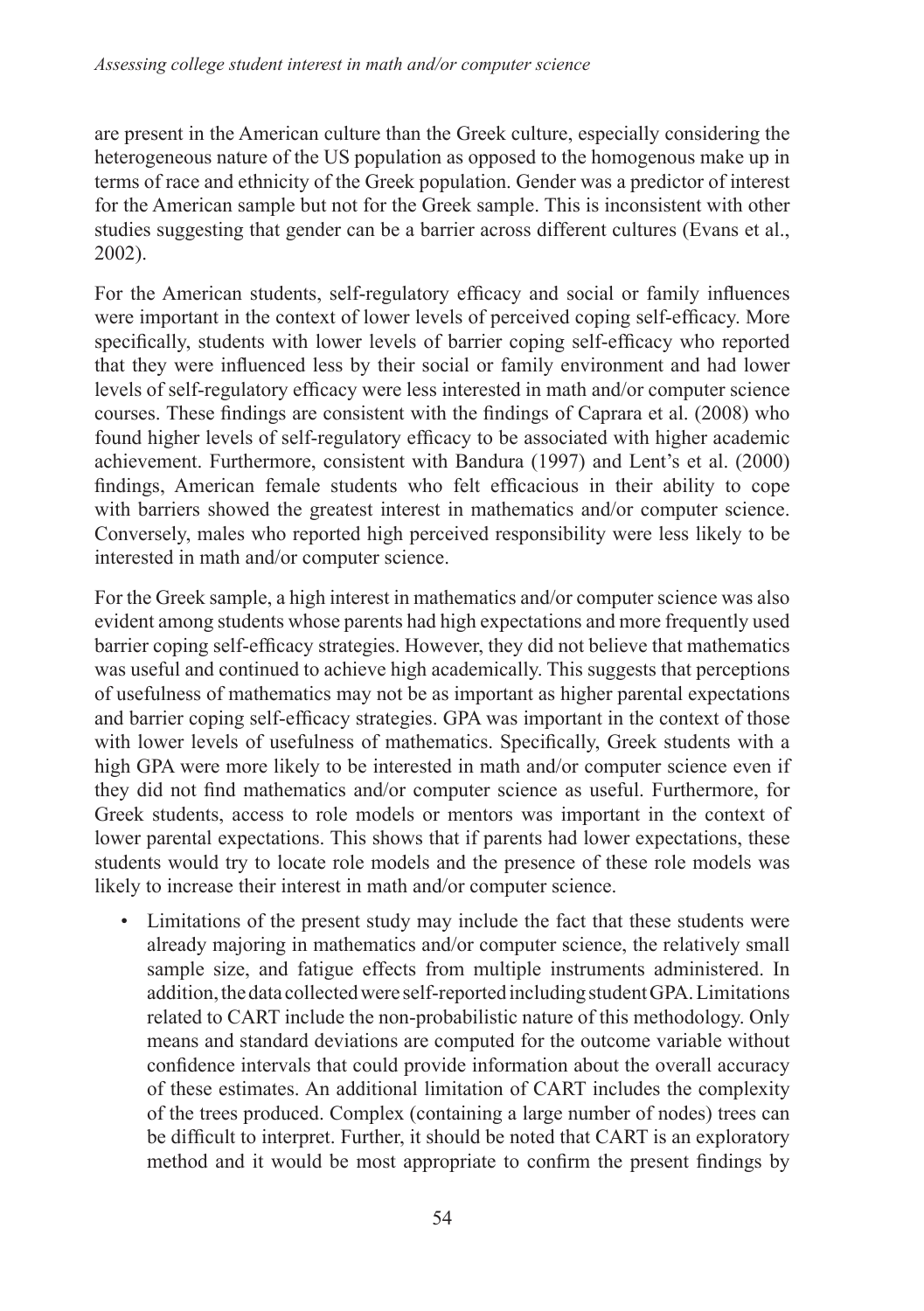using this methodology with larger samples while examining similar research questions. Therefore, these findings cannot be generalized to wider populations. Despite these limitations, the findings of the present study are important for generating new research hypotheses, extracting underlying factors to be tested further, developing parsimonious models, and considering new statistical tools for testing these hypotheses/models. Further, several educational implications can be derived from this study.

## **EDUCATIONAL IMPLICATIONS**

Although several differences exist between the two samples of Greek and American students in regards to predictors of math and/or computer science interest, high levels of barrier coping self-efficacy techniques were associated with an increased interest in math and/or computer science in both groups (and in particular, US females). This finding has several implications for students who are less interested in majoring in math and/or computer science fields. First, professional development programs geared toward math and/or computer science instructors should be designed to build and promote barrier coping self-efficacy techniques in students. Furthermore, educational interventions targeting parents, as early as in elementary school, should be designed to guide parents in helping equip their children with more coping strategies and enhance their self-efficacy beliefs to deal with barriers. These efforts may not only increase interest in math and/or computer science but also encourage retention of math and/or computer science students and, in particular, females. The more confident the students are in themselves in overcoming barriers related to math and/or computer science the more likely they will continue their studies or enter these fields.

Second, since access to role models or mentors was associated with higher interest in the sciences, students need to be exposed to role models-mentors who have successful careers in the math and/or computer science fields. Opportunities to work with and observe mathematicians and scientists early in their studies may influence students' decision to enter these fields. At the same time, students can benefit by having faculty advisors/role models that can make them aware of career opportunities that exist in these fields.

Third, another implication of the present study is based upon differences between Greek and American students in regards to predictors of interest in math and/or computer science fields. Given the findings of this study where different constellations of predictors may increase interest in math and/or computer science across these two ethnic groups, and the population diversity in the US, interventions should be designed with cultural differences in mind. Cultural differences in beliefs about math and/or computer science education should be taken into consideration when interventions are designed to increase students' interest in math these sciences.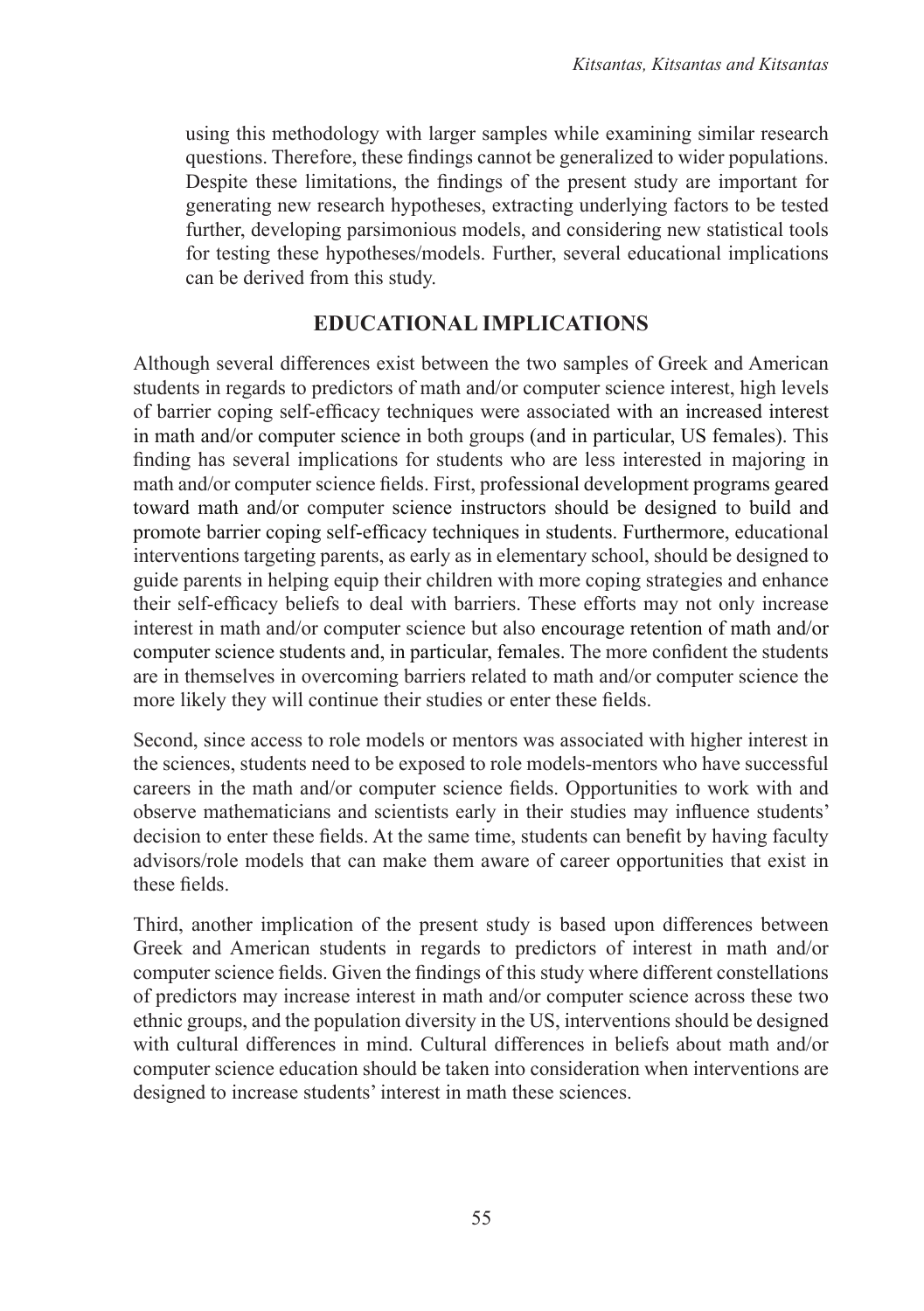#### **REFERENCES**

- Albert, K. A., & Luzzo, D. A. (1999). The role of perceived barriers in career development: A social cognitive perspective. *Journal of Counseling and Development, 77,* 431–436.
- Bandura, A. (1997). *Self-efficacy: The exercise of control.* New York, NY: W H Freeman
- Bandura, A. (1986) *Social foundations of thought and action: A social cognitive.* Englewood Cliffs, NJ: Prentice Hall.
- Breiman, L., Friedman, J.H., Olshen, R.A, & Stone, C.J., (1984). *Classification and regression trees.* Wadsworth, CA.
- Brown, R. P., & Josephs, R. A. (1999). A burden of proof: Stereotype relevance and gender differences in math performance. *Journal of Personality and Social Psychology, 76,* 246–257.
- Byrnes, J. P., & Miller, D. C. (2007). The relative importance of predictors of math and science achievement: An opportunity-propensity analysis. *Contemporary Educational Psychology, 32,* 599–629.
- Caprara, G., Fida, R., Vecchione, M., Del Bove, G., Vecchio, G., Barbaranelli, C., et al. (2008). Longitudinal analysis of the role of perceived self-efficacy for self-regulated learning in academic continuance and achievement. *Journal of Educational Psychology*, *100*(3), 525–534.
- Cavanagh, S. (2008). Projects try to prepare students to succeed at STEM in college. *Education Week, 28*(4), 8.
- Chen, H., & Lan, W. (1998). Adolescent' perceptions of their parents' academic expectations: Comparison of American, Chinese-American, and Chinese high school students. *Adolescence, 3,* 385–390.
- Chen, P., & Zimmerman, B. J. (2007). A cross-national comparison study on the
- accuracy of self-efficacy beliefs of middle school mathematics students. *The Journal of Experimental Education, 75,* 221–244*.*
- Eccles, J. S. (1994). Understanding women's educational and occupational choices. *Psychology of Women Quarterly, 18,* 585–609.
- Ernest, J. (1976). Mathematics and sex. *The American Mathematical Monthly, 83*(8), 595–614.
- Evans, E.M., Schweingruber, H., & Stevenson, H.W. (2002). Gender differences in interest and knowledge acquisition: The United States, Taiwan and Japan. *Sex Roles, 4,* 153–167.
- Fennema, E., & Sherman, J. A. (1976). Fennema-Sherman Mathematics Attitude Scales:
- Instruments designed to measure attitudes toward the learning of mathematics by females and males. *JSAS Catalog of Selected Documents in Psychology, 6,* 31. (Ms.No. 1225)
- Ferla, J., Valcke, M., & Cai, Y. (2009). Academic self-efficacy and academic self concept: Reconsidering structural relationships. *Learning and Individual Differences, 19*(4), 499–505. doi:10.1016/j.lindif.2009.05.004
- Ferry, T.R., Fouad, N. A., & Smith, P.L. (2000). The role of family context in a social cognitive model of career-related choice behavior: A math science perspective. *Journal of Vocational Behavior, 57,* 348–364.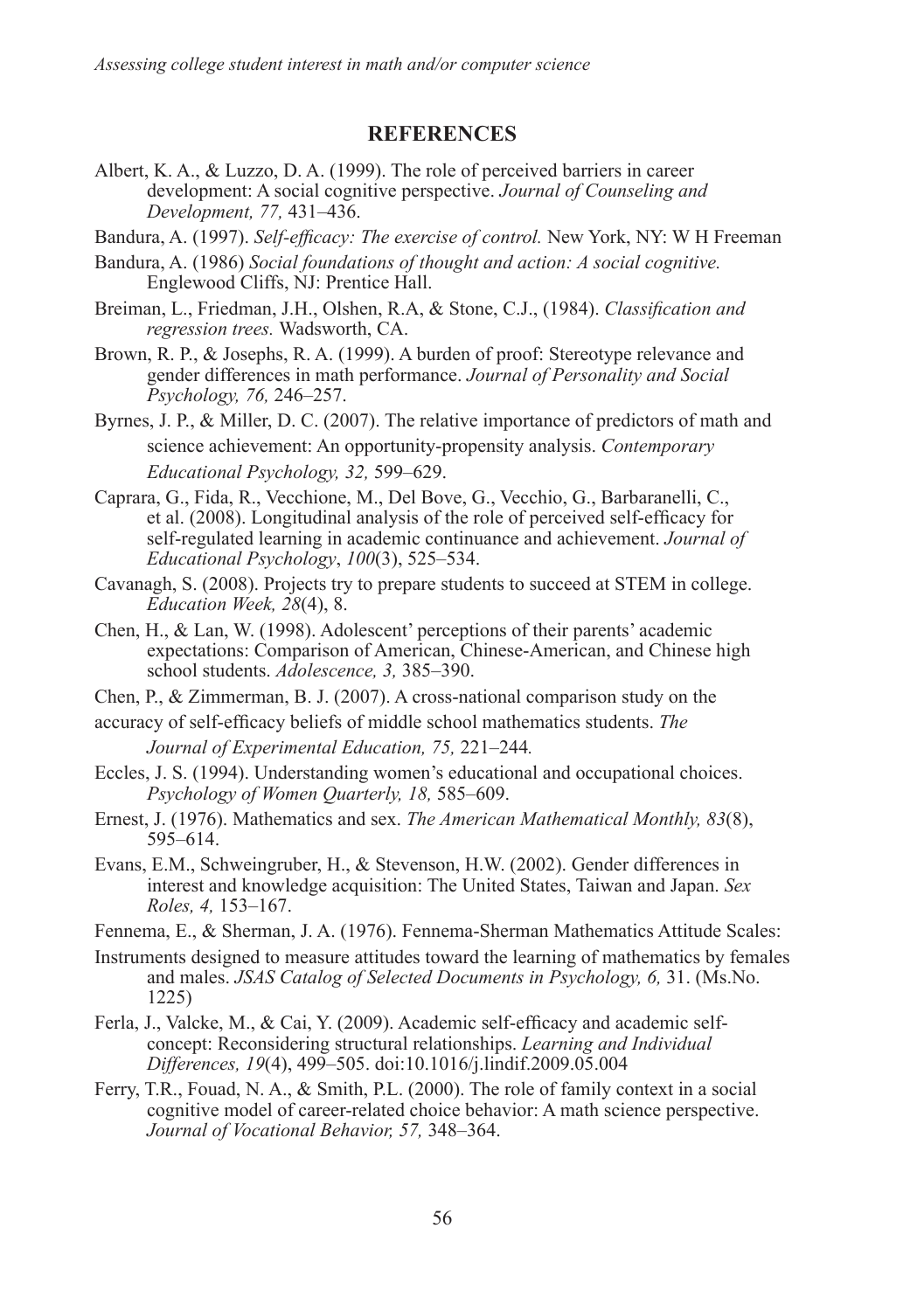- Hess, R. D., Chin-Mei, C., & McDevitt, T. M. (1987). Cultural variations in family beliefs about children's performance in mathematics: Comparisons among People's Republic of China, Chinese - American, and Caucasian - American families. *Journal of Educational Psychology, 79*(2), 179–188.
- Hiebert, J., Gallimore, R., Garnier, H., Givvin, K. B., Hollingsworth, H., Jacobs, J., et al. (2003). *Teaching Mathematics in Seven Countries: Results from the TIMSS 1999 Video Study* (No. NCES 2003–013 Revised). Washington DC: U.S. Department of Education, National Center for Education Statistics.
- Lent, R.W., Brown, S. D., & Hackett, G. (1994). Toward a unifying social cognitive theory of career and academic interest, choice, and performance (Monograph). *Journal of Vocational Behavior, 45,* 79–122.
- Lent, R.W., Brown, S. D., & Hackett, G. (2000). Contextual supports and barriers to career choice: A social cognitive analysis. *Journal of Counseling Psychology, 47,*  36–49.
- Lent, R.W., Brown, S. D., Brenner, B., Chopra, S.B., Davis, T., Talleyrand, R., & Suthakaran, V. (2001). The role of contextual supports and barriers in the choice of math or science educational options: a test of social cognitive hypothesis. *Journal of Counseling Psychology, 48,* 474–483.
- Lent, R. W., Lopez, F. G., & Bieschke, K. J. (1991). Mathematics self-efficacy: Sources and relation to science-based career choice. *Journal of Counseling Psychology, 38*, 424–430.
- Ma, X. (2001). Participation in advanced mathematics: Do expectation and influence of students, peers, teachers and parents matter? *Contemporary Educational Psychology, 26,* 132–146.
- Ma, X. (2005). Growth in mathematics achievement: Analysis with classification and regression trees. *The Journal of Educational Research, 99*(2), 78–86.
- McWhirther, E. H. (1997). Perceived barriers to education and career: ethnic and gender differences. *Journal of Vocational Behavior, 50*, 124–140.
- National Academy of Sciences. (2007). *Rising above the gathering storm.* Washington, DC: The National Academies Press.
- National Commission on Mathematics and Science Teaching for the 21st Century. (2000). *Before It's Too Late.* Jessup, MD: Education Publications Center.
- Olszewski-Kubilius, P., & Yasumoto, J. (1995). Factors affecting the academic choices of academically talented middle school students. *Journal for the Education of the Gifted, 18* (3), 298–318.
- Salford Systems. (2006). CART Software Release 6.0 edition [computer software]. CA: San Diego.
- Steele, J. James, J., & Barnett, R. (2002). Learning in a man's world: Examining the perceptions of undergraduate women in male-dominated academic areas. *Psychology of Women Quarterly, 25,* 46–50.
- Steinmayer, R., & Spinath, B. (2009). The importance of motivation as a predictor of school achievement. *Learning and Individual Differences, 19*(1)*,* 80–90.
- Yee, D. K., & Eccles, J. S. (1988). Parent perceptions and attributions for children's math achievement. *Sex Roles, 19,* 317–333.
- Zimmerman, B. J., & Kitsantas, A. (2007). Reliability and validity of self-efficacy for learning form (SELF) scores of college students. *Zeitschrift fur Psychologie/ Journal of Psychology, 215*(3)*,* 157–163.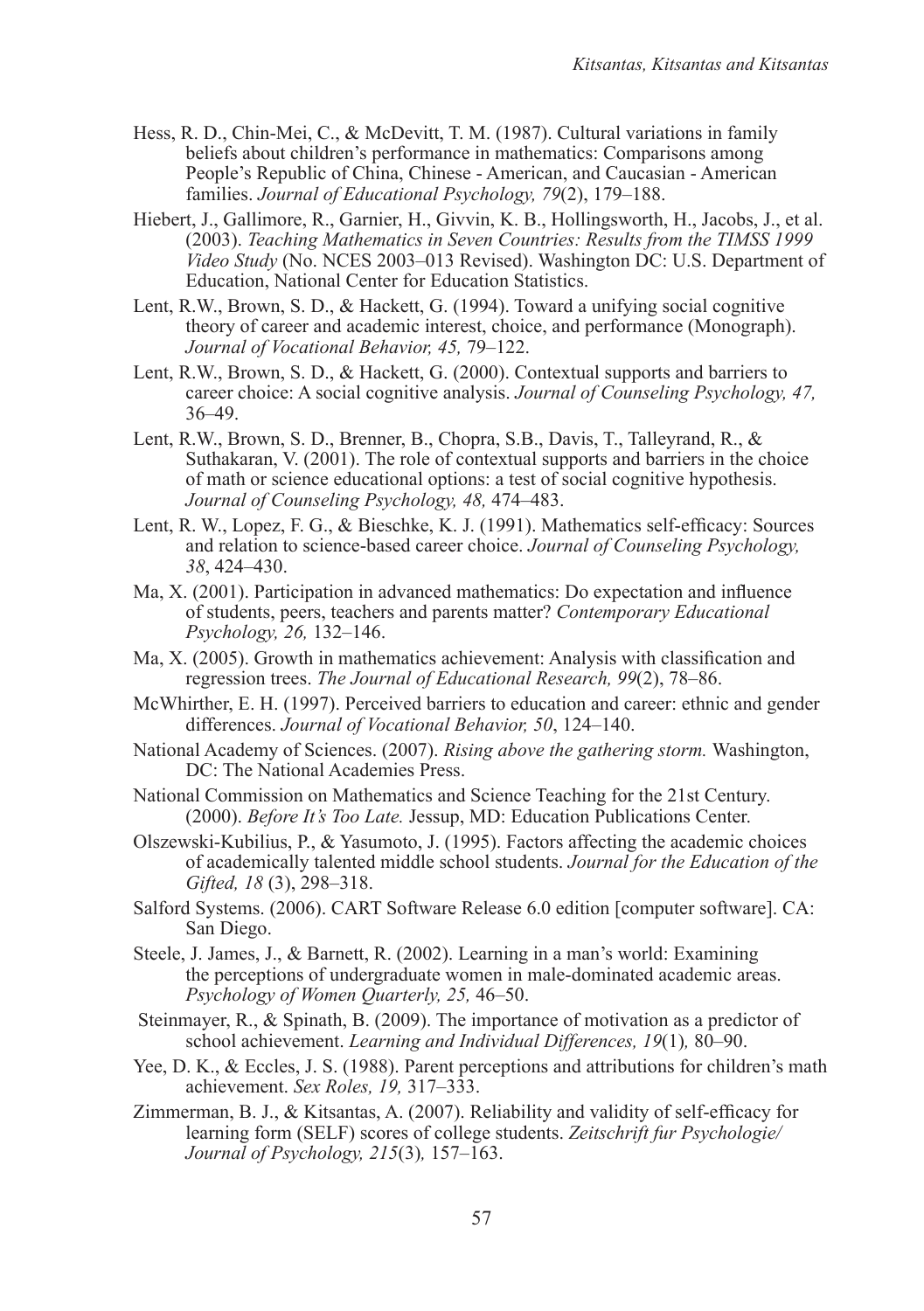Zimmerman, B. J., & Kitsantas, A. (2005). Homework practices and academic achievement: The mediating role of self-efficacy and perceived responsibility beliefs. *Contemporary Educational Psychology, 30,* 397– 417.

Anastasia Kitsantas is a professor of Educational Psychology in the College of Education and Human Development at George Mason University. Her research interests focus on the role of self-regulation and motivation on student learning and performance across diverse areas of functioning, including academics, athletics, and health. She is the editor and/or co-author of two books and several scholarly publications, many of which are directed toward the training of self-regulation in traditional and online learning settings. She has been very active in the profession. She currently serves on six journal editorial boards including *Contemporary Educational Psychology, Educational Technology: Research and Development, Metacognition and Learning*, and others. [akitsant@gmu.edu](mailto:akitsant@gmu.edu)

Thomas Kitsantas is a professor in the Department of Applied Foreign Languages in Management and Commerce at the University of The Technological Institute Of Epirus. His research interests focus on Enterprise Resource Planning Systems as well as on the role of learning technologies on students' learning and performance in science fields. Specifically, he is interested in management, information systems, data warehousing and telecommunications. He has served in various management positions as a Manager in Information Technology Departments and recently as a Managing Director of the Port Authority of Igoumenitsa in Greece. [th.kitsantas@teiep.gr](mailto:th.kitsantas@teiep.gr%3e)

Panagiota Kitsantas is an Associate Professor of Biostatistics/Epidemiology in the Department of Health Administration and Policy, College of Health and Human Services at George Mason University. Her research interests pertain to classification and regression trees, and methods of categorical data analysis to investigate public health related issues in the fields of perinatal and pediatric epidemiology. She collaborates with a large number of researchers from various areas, including environmental health, education and learning environments. [pkitsant@gmu.edu](mailto:pkitsant@gmu.edu)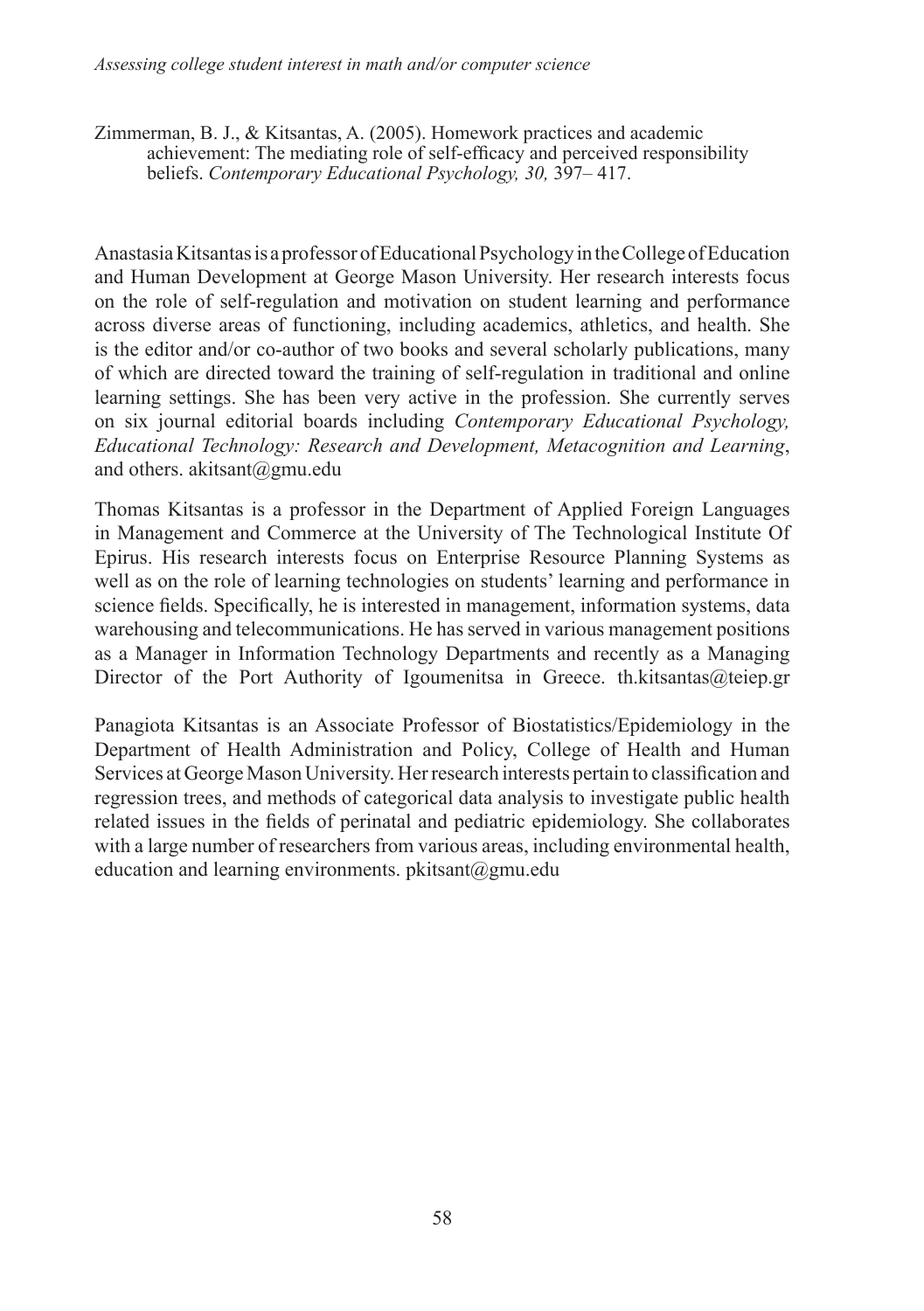| <b>Variable</b>                                        | <b>Greek</b> |           | American |           |         |              |
|--------------------------------------------------------|--------------|-----------|----------|-----------|---------|--------------|
|                                                        | М            | <b>SD</b> | M        | <b>SD</b> | t       | $\mathbf{p}$ |
| 1. Perceived responsibility<br>for learning scale      | 4.84         | 0.61      | 5.21     | 0.67      | $-469$  | .001         |
| 2. Self-efficacy for learning                          | 56.64        | 9.44      | 37.28    | 8.47      | 17.78   | .001         |
| 3. Math and/or computer<br>science interest            | 3.08         | 0.70      | 3.32     | 0.71      | $-2.83$ | .01          |
| 4. Contextual barriers and<br>supports                 | 2.81         | 0.35      | 2.79     | 0.37      | 0.54    | .59          |
| 4a. Perceived math and/or<br>computer science supports | 3.38         | 0.58      | 3.68     | 0.64      | $-3.92$ | .001         |
| 4a1. Social support &<br>encouragement                 | 3.99         | 0.72      | 3.96     | 0.66      | 0.33    | .75          |
| 4a2. Instrumental assis-<br>tance                      | 3.08         | 0.94      | 3.53     | 0.91      | $-3.94$ | .001         |
| 4a3. Access to role mod-<br>els or mentors             | 3.15         | 0.83      | 3.50     | 0.79      | $-3.60$ | .001         |
| 4a4. Financial resources                               | 2.80         | 0.81      | 3.49     | 0.97      | $-6.15$ | .001         |
| 4b. Perceived math and/or<br>computer science barriers | 2.38         | 0.54      | 2.07     | 0.57      | 4.53    | .001         |
| 4b1. Social or family<br>influences                    | 2.34         | 0.57      | 2.15     | 0.66      | 2.41    | .05          |
| 4b2. Financial constraints                             | 2.75         | 0.89      | 2.34     | 0.92      | 3.63    | .001         |
| 4b3. Instructional barriers                            | 2.95         | 0.85      | 2.21     | 0.71      | 7.64    | .001         |
| 4b4. Gender or race dis-<br>crimination                | 1.75         | 0.74      | 1.65     | 0.59      | 1.23    | .22          |
| 5. Barrier-coping efficacy                             | 5.48         | 1.32      | 6.35     | 1.49      | $-4.93$ | .001         |
| 6. Usefulness of mathematics                           | 2.78         | 0.33      | 3.17     | 0.33      | $-9.44$ | .01          |
| 7. Parental expectations                               | 3.50         | 0.57      | 3.87     | 0.59      | $-5.13$ | .001         |
| 8. GPA                                                 | 3.01         | 0.59      | 3.16     | 0.73      | 1.33    | .78          |

## **Table 1 Descriptive information of outcome and predictor variables**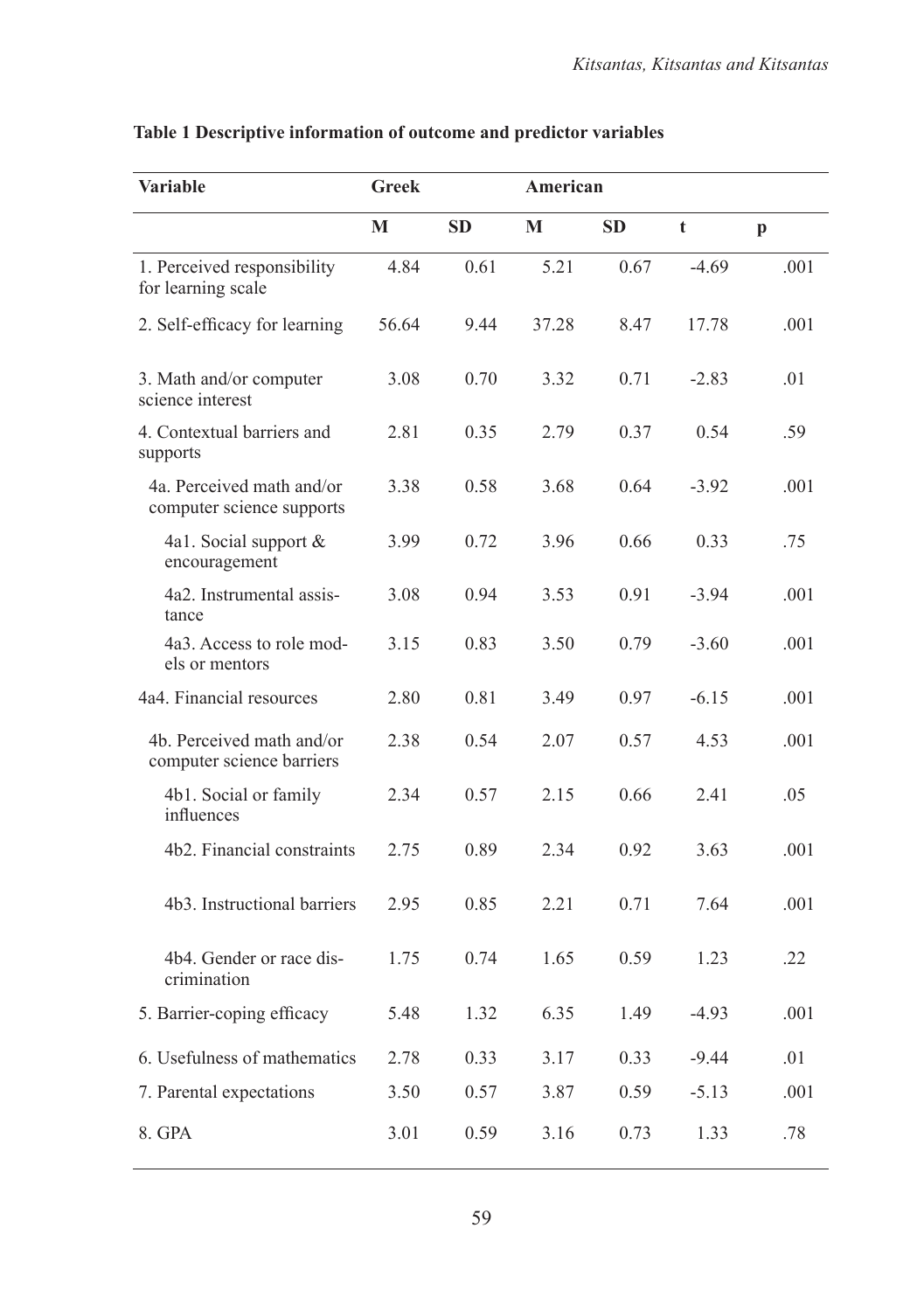

Figure 1. Regression Tree for American Students. The mean and standard deviation (SD) in each node indicate the average interest in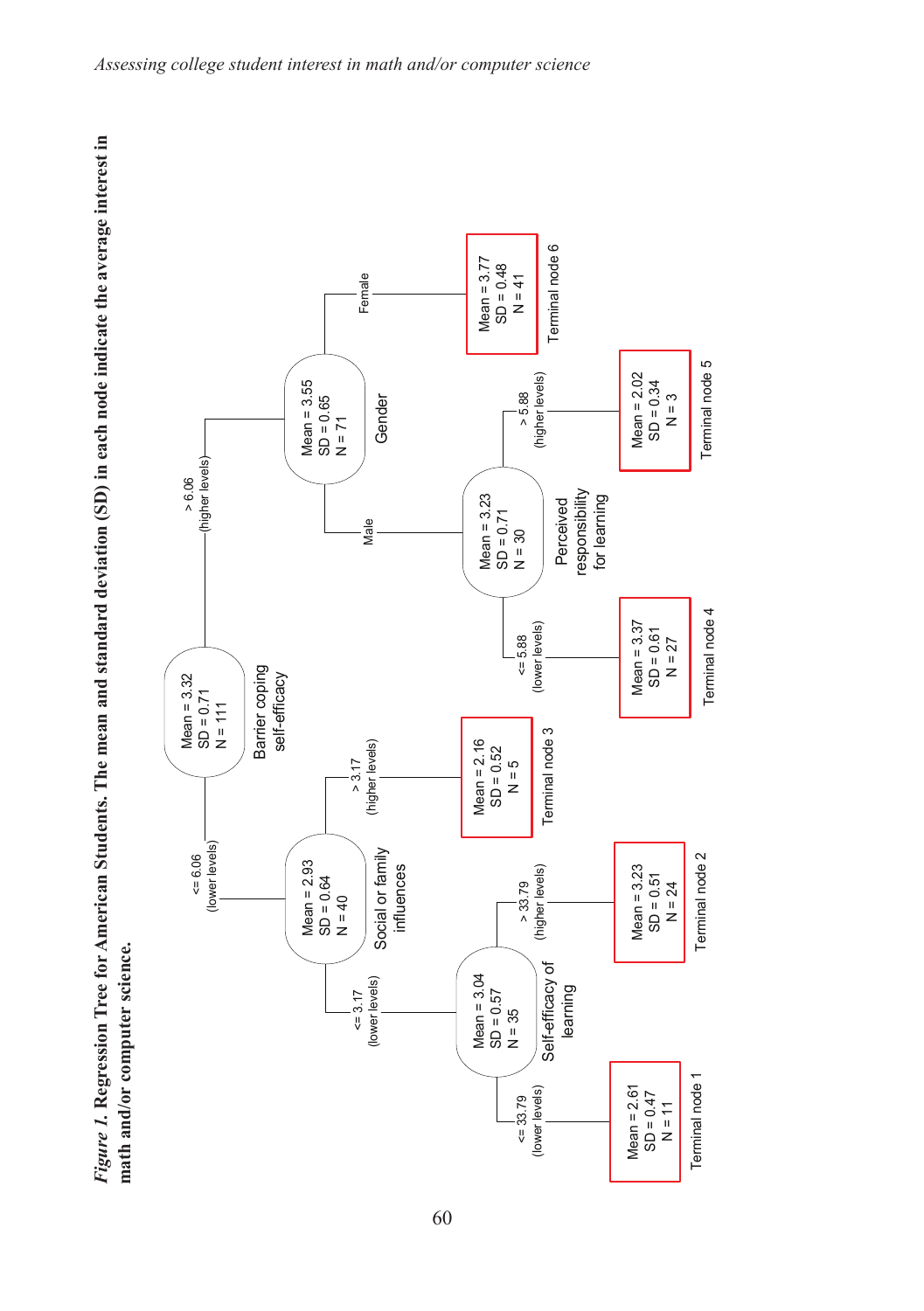